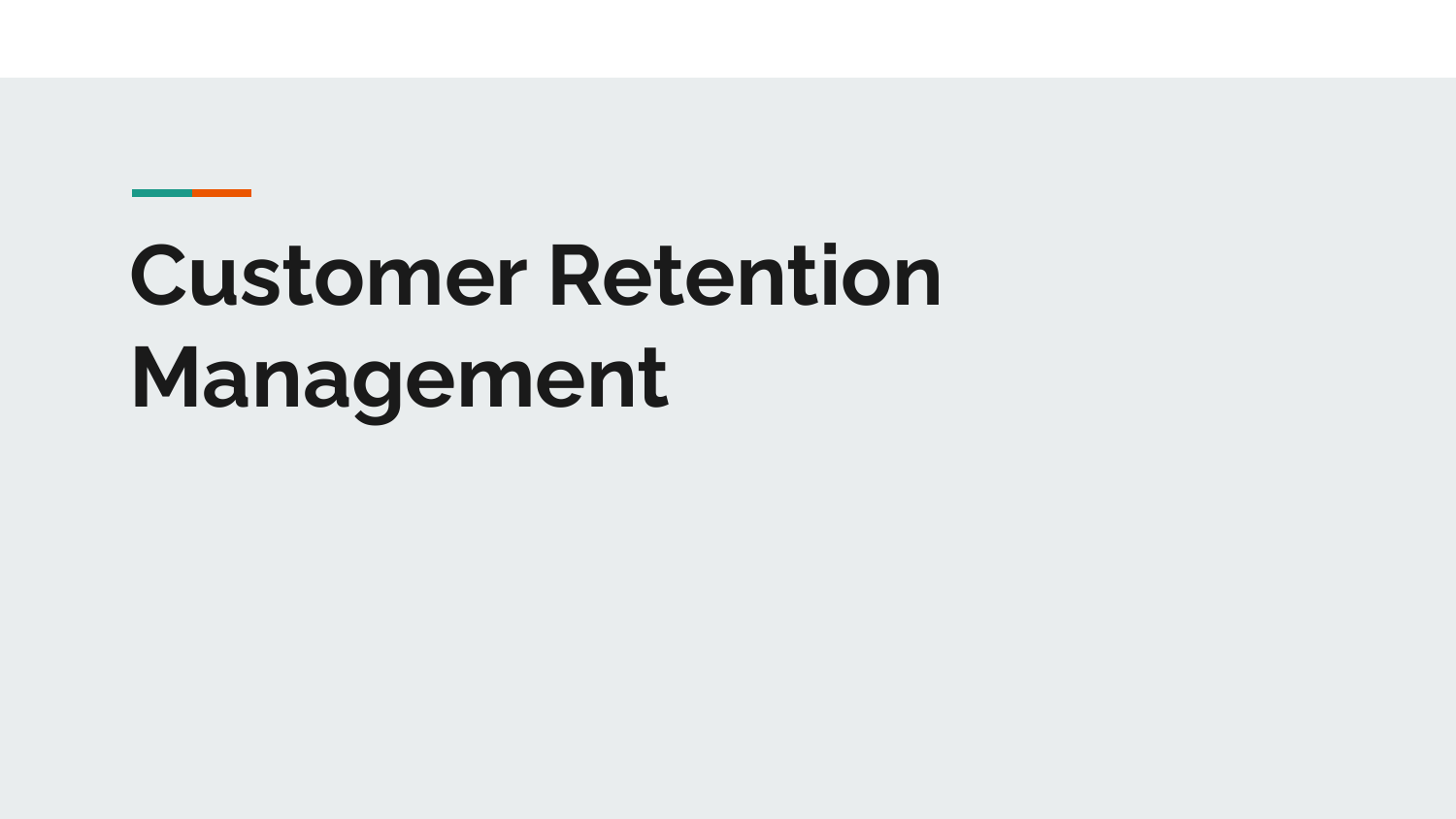## **Amazon type of Customer Retention Management**

- Red and blue ocean marketing concept
- Popularized by academicians W. Chan Kim & Renée Mauborgne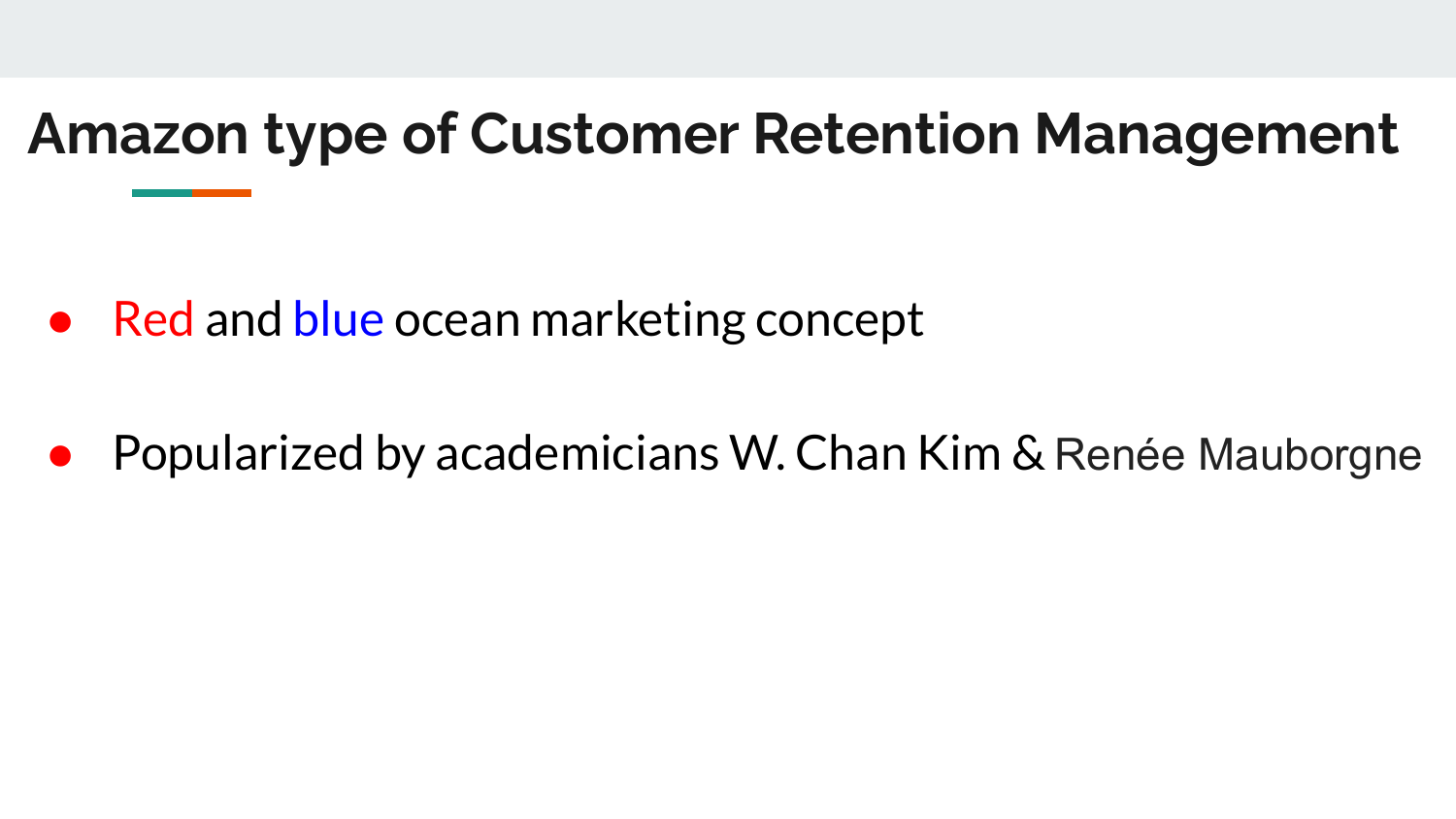#### **From their website**

#### **WHAT ARE RED AND BLUE OCEANS?**

The market universe is composed of two types of oceans: red oceans and blue oceans

#### **WHAT ARE RED OCEANS?**

**Red oceans** are all the industries in existence today the known market space.

 $\hspace*{1.5cm} \begin{minipage}{0.9cm} \begin{minipage}{0.9cm} \begin{minipage}{0.9cm} \begin{minipage}{0.9cm} \begin{minipage}{0.9cm} \begin{minipage}{0.9cm} \begin{minipage}{0.9cm} \begin{minipage}{0.9cm} \begin{minipage}{0.9cm} \begin{minipage}{0.9cm} \begin{minipage}{0.9cm} \begin{minipage}{0.9cm} \begin{minipage}{0.9cm} \begin{minipage}{0.9cm} \begin{minipage}{0.9cm} \begin{minipage}{0.9cm} \begin{minipage}{0.9cm} \begin{minipage$ 

 $.........$ 

 $.........$ 

 $...$ 

......

 $\cdots$ 

......

 $-0.00000$ 

 $-0.00000$ 

#### **WHAT ARE BLUE OCEANS?**

**Blue oceans** are all the industries not in existence today - the unknown market space.

 $\hspace*{20pt} \begin{minipage}{0.99\textwidth} \begin{itemize} \color{blue}{\textbf{1}} & \color{blue}{\textbf{1}} & \color{blue}{\textbf{1}} & \color{blue}{\textbf{1}} & \color{blue}{\textbf{1}} & \color{blue}{\textbf{1}} & \color{blue}{\textbf{1}} & \color{blue}{\textbf{1}} & \color{blue}{\textbf{1}} & \color{blue}{\textbf{1}} & \color{blue}{\textbf{1}} & \color{blue}{\textbf{1}} & \color{blue}{\textbf{1}} & \color{blue}{\textbf{1}} & \color{blue}{\textbf{1}} & \color{blue}{\textbf{1$ 

 $.........$ 

......

 $.........$ 

......

......

 $-0.00000$ 

 $.........$ 

 $.........$ 

#### WHY DO WE CALL THEM RED OCEANS?

Cut-throat competition in existing industries turns the ocean bloody red. Hence the term 'red ocean'

 $\hspace*{1.5cm} \begin{minipage}{0.9cm} \begin{minipage}{0.9cm} \begin{minipage}{0.9cm} \begin{minipage}{0.9cm} \begin{minipage}{0.9cm} \begin{minipage}{0.9cm} \begin{minipage}{0.9cm} \begin{minipage}{0.9cm} \begin{minipage}{0.9cm} \begin{minipage}{0.9cm} \begin{minipage}{0.9cm} \begin{minipage}{0.9cm} \begin{minipage}{0.9cm} \begin{minipage}{0.9cm} \begin{minipage}{0.9cm} \begin{minipage}{0.9cm} \begin{minipage}{0.9cm} \begin{minipage$ 

 $\hspace*{1.5cm} \begin{minipage}{0.9cm} \begin{minipage}{0.9cm} \begin{minipage}{0.9cm} \begin{minipage}{0.9cm} \begin{minipage}{0.9cm} \begin{minipage}{0.9cm} \begin{minipage}{0.9cm} \begin{minipage}{0.9cm} \begin{minipage}{0.9cm} \begin{minipage}{0.9cm} \begin{minipage}{0.9cm} \begin{minipage}{0.9cm} \begin{minipage}{0.9cm} \begin{minipage}{0.9cm} \begin{minipage}{0.9cm} \begin{minipage}{0.9cm} \begin{minipage}{0.9cm} \begin{minipage$ 

 $\sim$  1999). The contract is a second contract of the contract of

#### WHY DO WE CALL THEM BLUE OCEANS?

Unexplored and untainted by competition, 'blue oceans' are vast, deep and powerful in terms of opportunity and growth.

and the same and same and same and same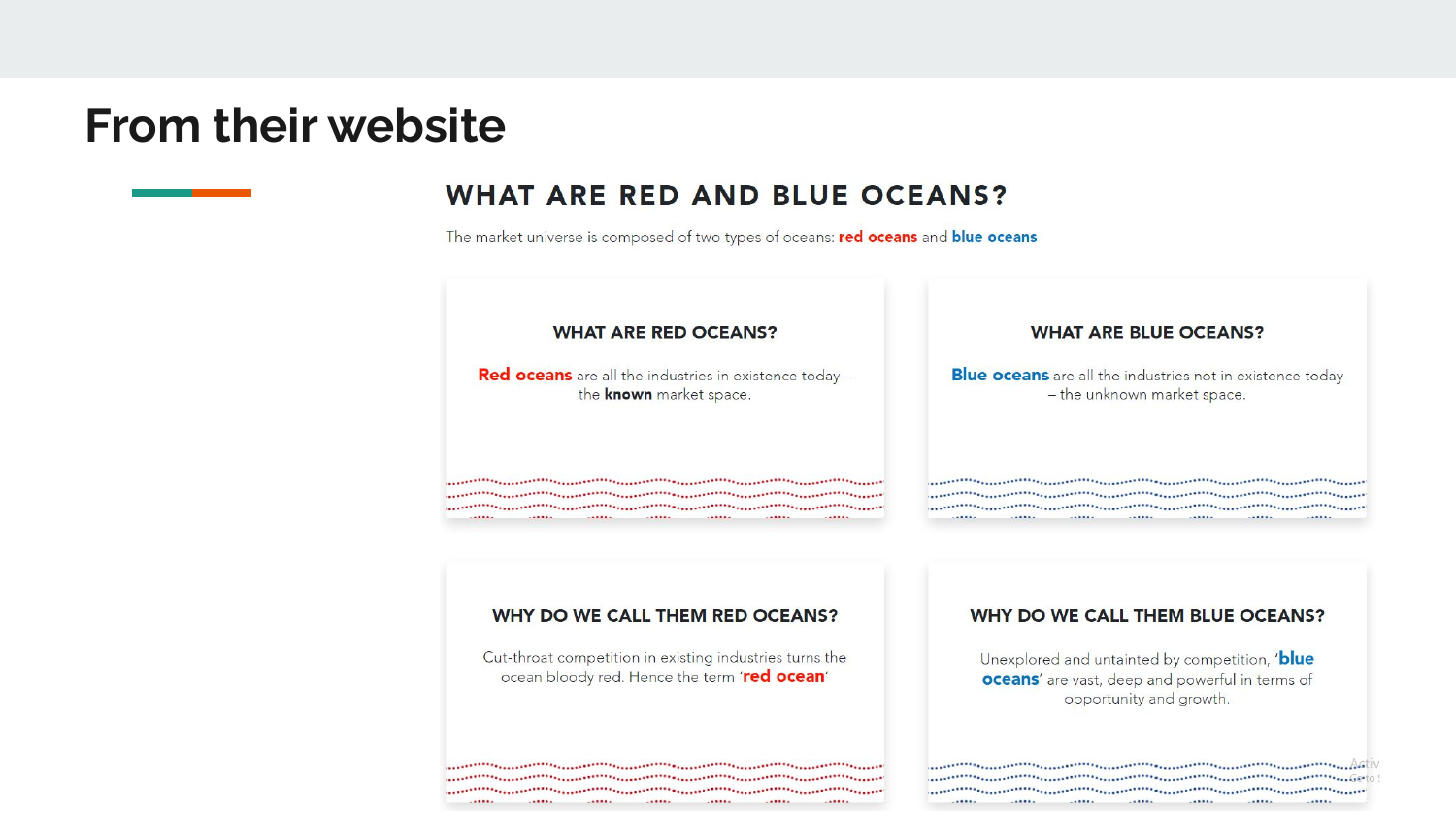#### **Red ocean marketing**

- Ideas in existence today
- The known market space
- Boundaries are defined
- Companies try to outperform their rivals to grab a greater share of the existing market
- Cutthroat competition turns the ocean bloody **red** hence the term 'red' oceans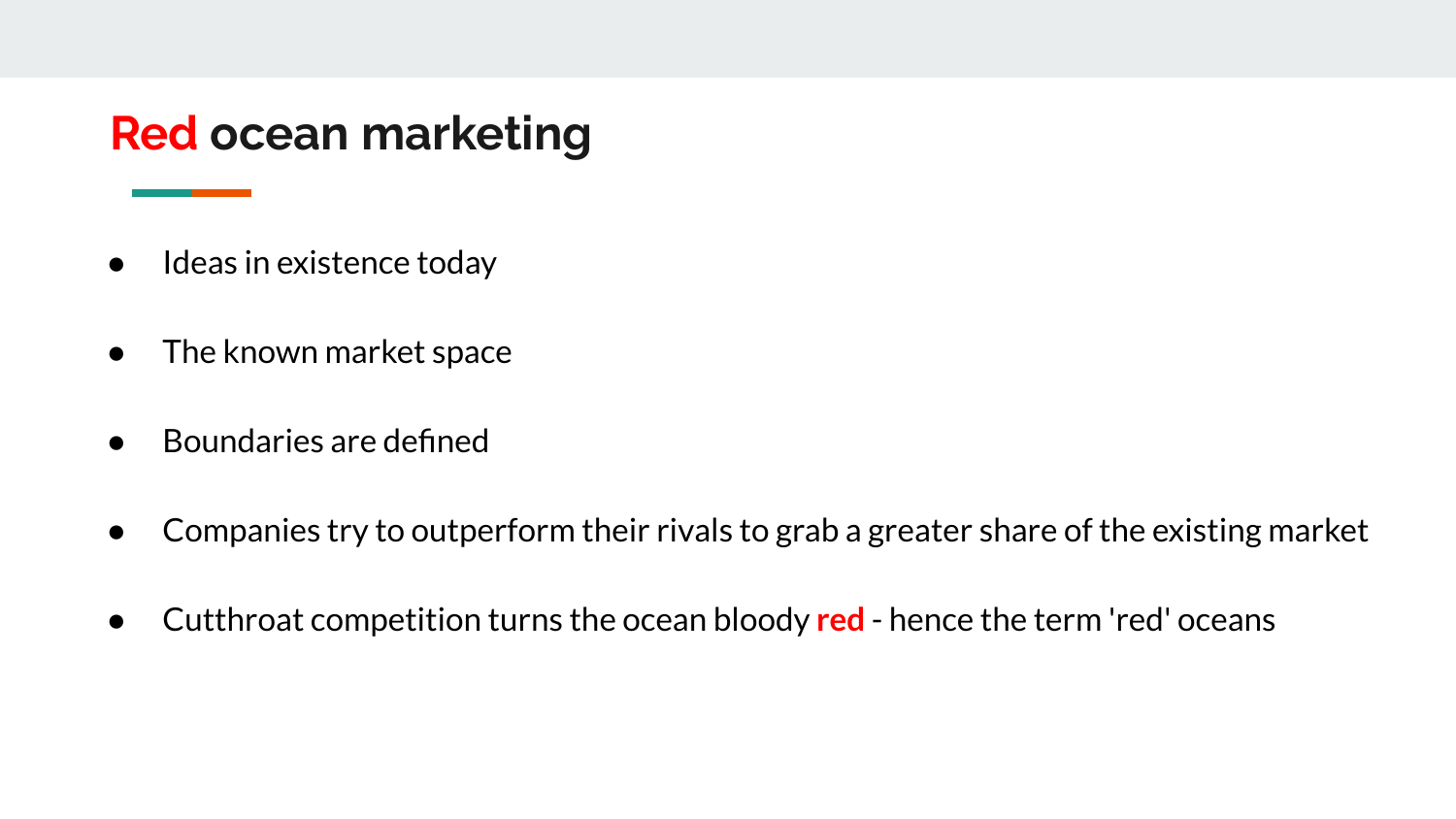#### **Blue ocean marketing**

- Ideas not in existence today
- The unknown market space
- Unexplored and untainted by competition
- Like the '**blue**' ocean, it is vast deep and powerful in terms of opportunity and profit growth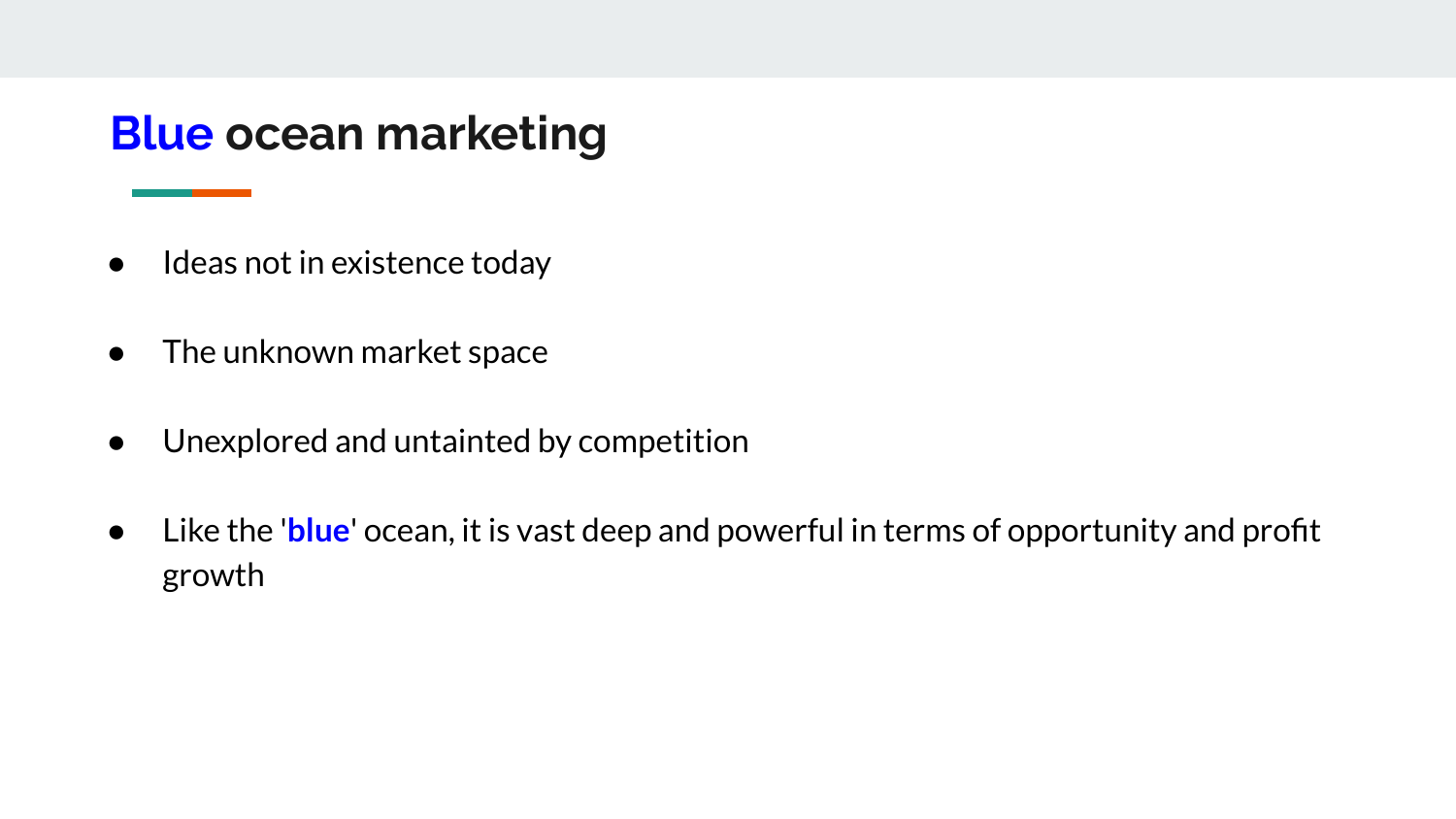#### **Differentiating your company**

- Most dealers offer market prices and similar services and products as local competition
- The customer retention management solution as followed by AMAZON comes down to **differentiating your company from the competition**
- **●** Most customers buy by necessity with decisions based on:
	- Perceived value
	- Convenience
	- Predictable results
	- Feeling of personal interest by the merchant in THEIR vehicle's problems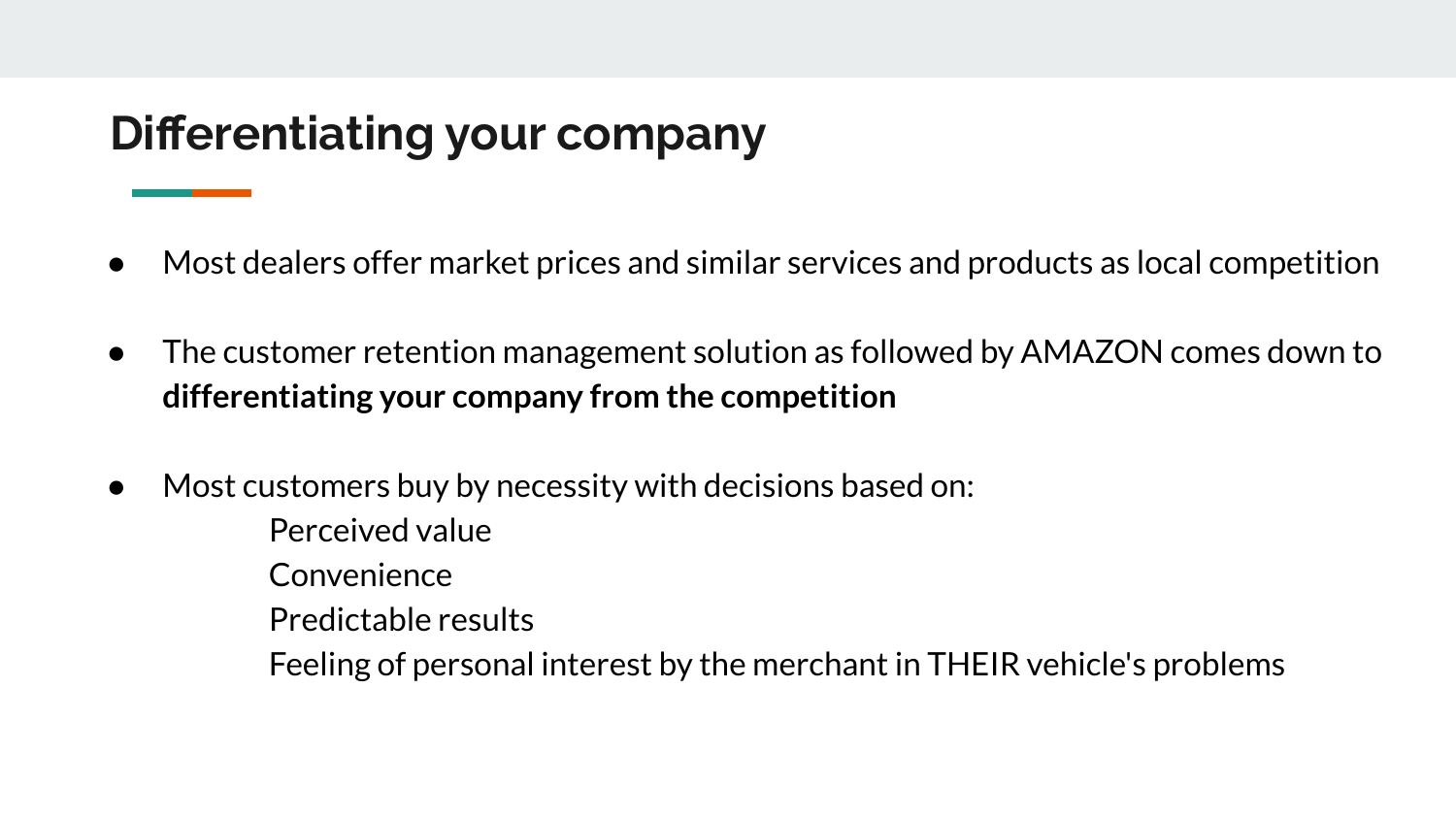#### **What it comes down to**

- **Establishing a human interaction** bond based on
	- 1. Customer perceived **personal relationship** to your company

Historically accomplished with your contact to them through social media and emarketing

2. Efficiency of their time

Everyone today is time sensitive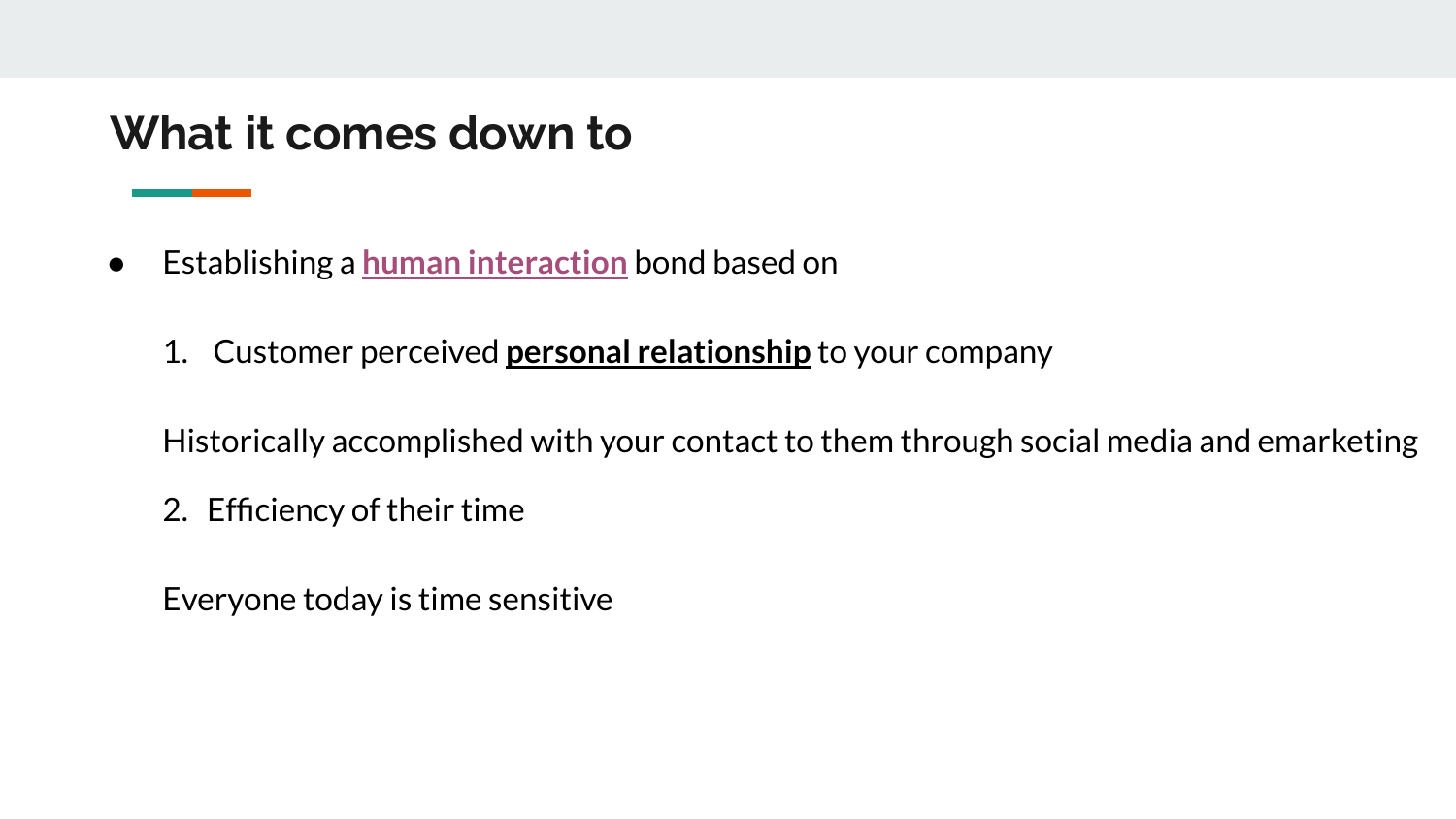### **Example: How Amazon operates under those principles**

| • Predictable user experience<br>Consistent website screen design - easy to find the area of interest               | - check!   |
|---------------------------------------------------------------------------------------------------------------------|------------|
| Personalized independent data access - to past purchase history<br>Easy to see purchase history                     | $-$ check! |
| Gentle reminders on future purchase needs<br>Text message reminders                                                 | - check!   |
| <b>Personalized contact</b> - sharing fellow purchaser's views on the product<br>! - a communal bond - testimonials | - check!   |
| Most importantly - SIMPLE way to make the next purchase<br>Quick and easy to 'buy again'                            | - check!   |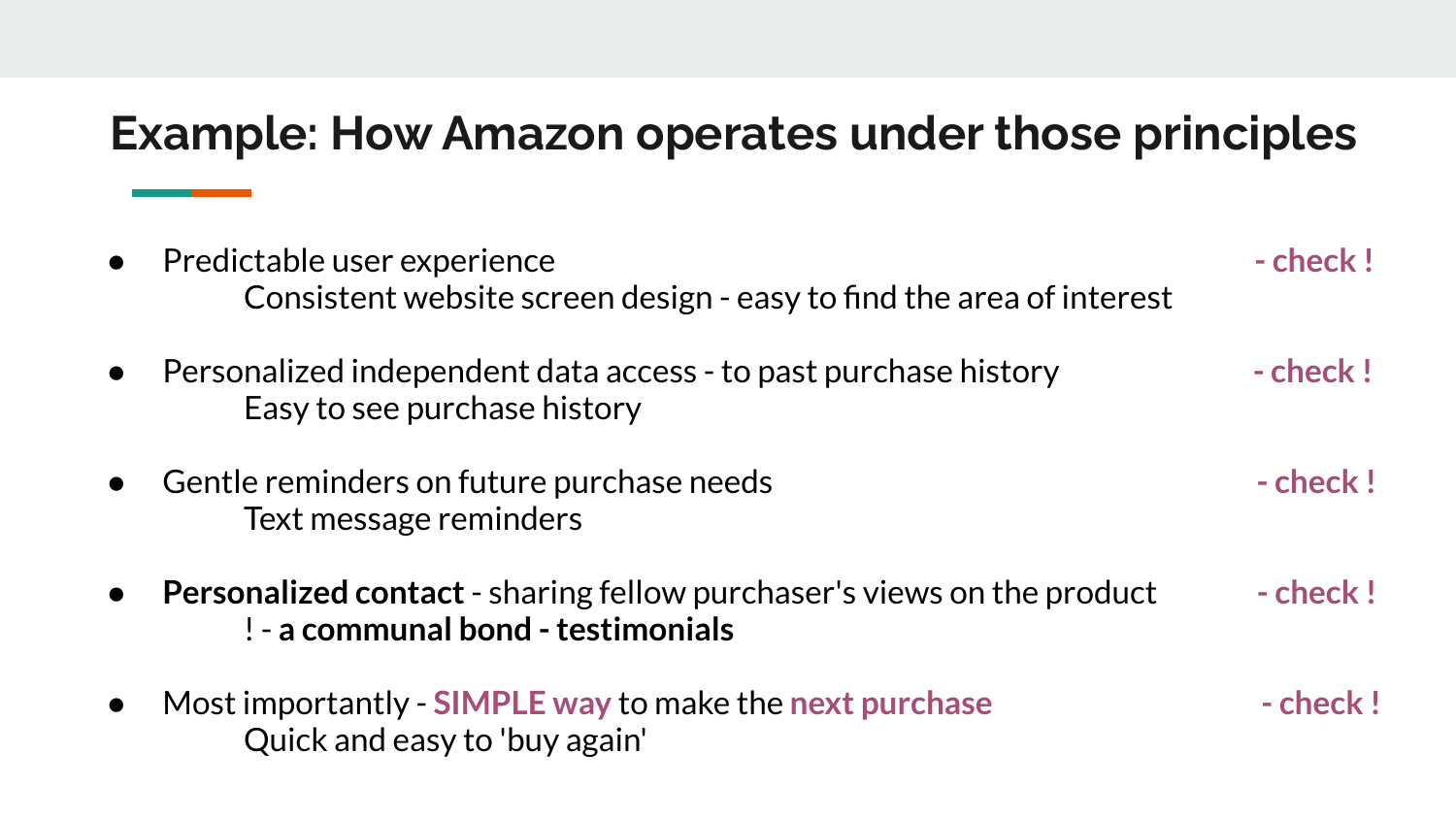### **The question is**

- How to independently empower **BOTH** your sales counter staff AND your customers
- To embrace a 'Amazon' type of long term relationship

 1. Replicate that Amazon like experience with your customers so as to tether them to your shop, for future vehicle service work

 2. Retain your best 'customer facing' sales counter employees for that continued personal customer relationship

where employee loyalty today at the retail level is at its lowest point since tracking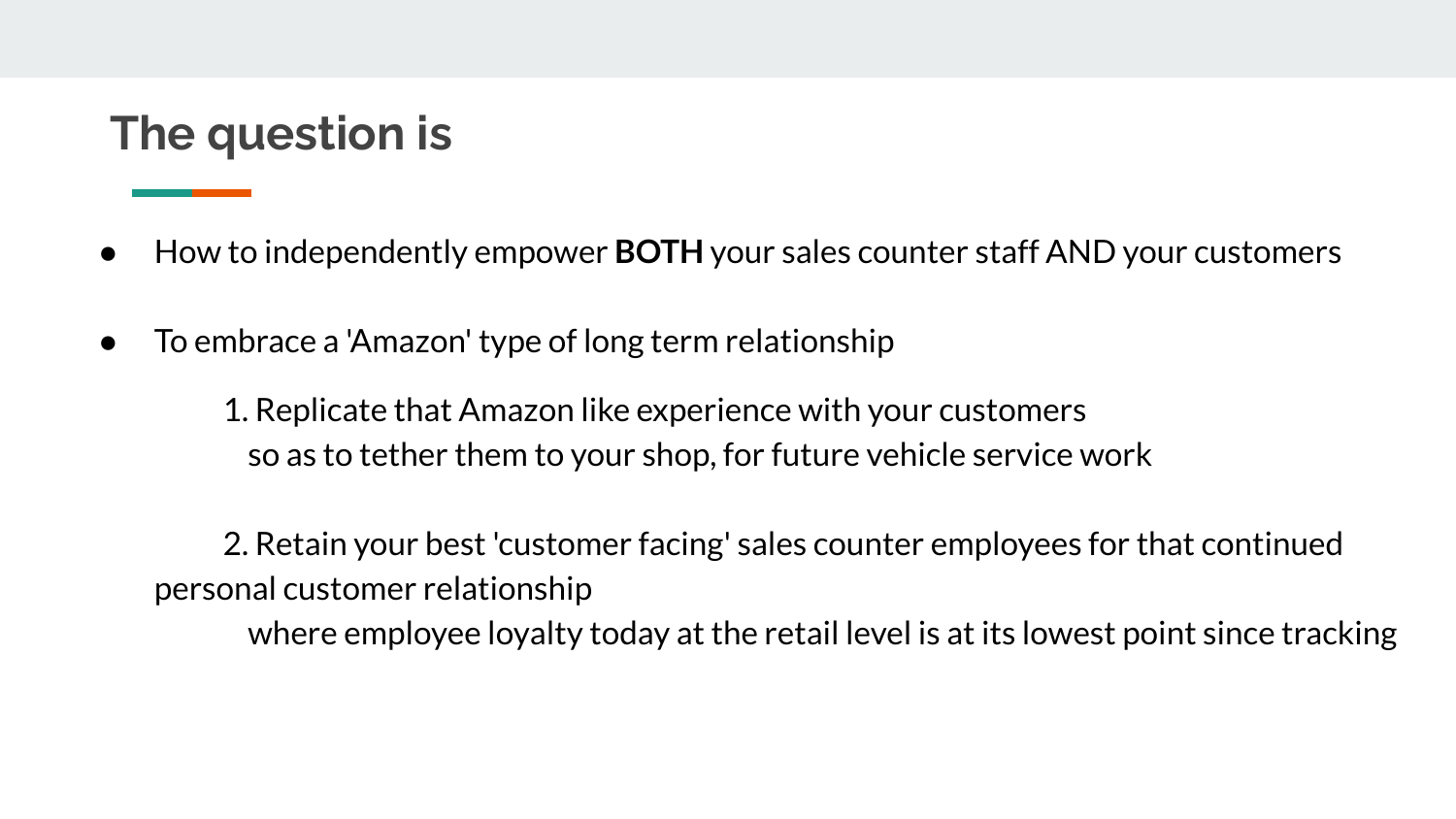### **Using red ocean marketing**

- Typically a 'shotgun' **broad market** approach
- These should already be on your list
- 1. Customer contact post sale
	- A. direct mail
	- B. text messaging
	- C. print/radio media
	- D. social media and Emarketing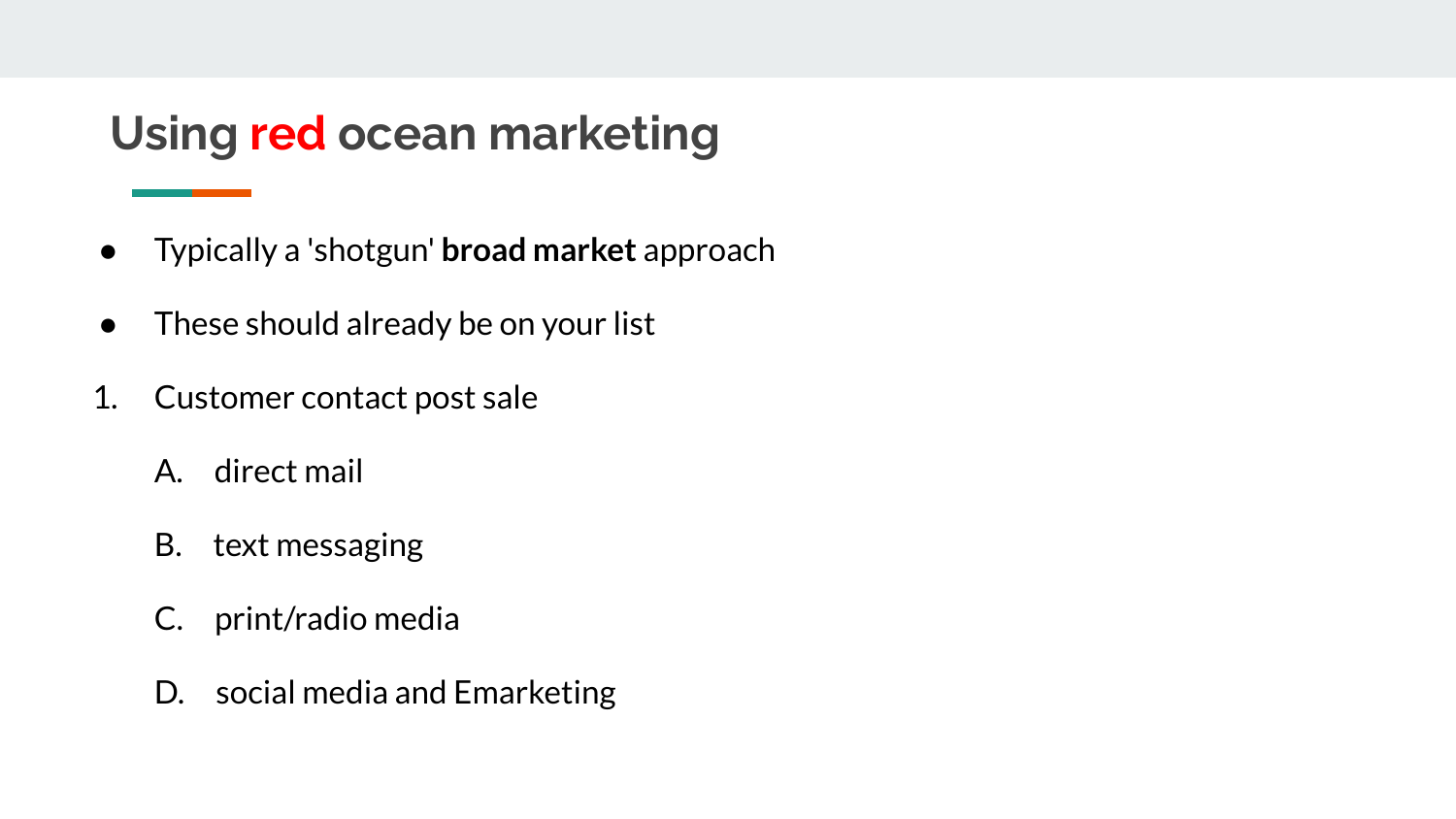2. 'Point of Sale' information tools - during the sales counter contact

employer your sales counter staff to establish a customer relationship

It comes down to more than just social media and Emarketing

Here's how to personalize the experience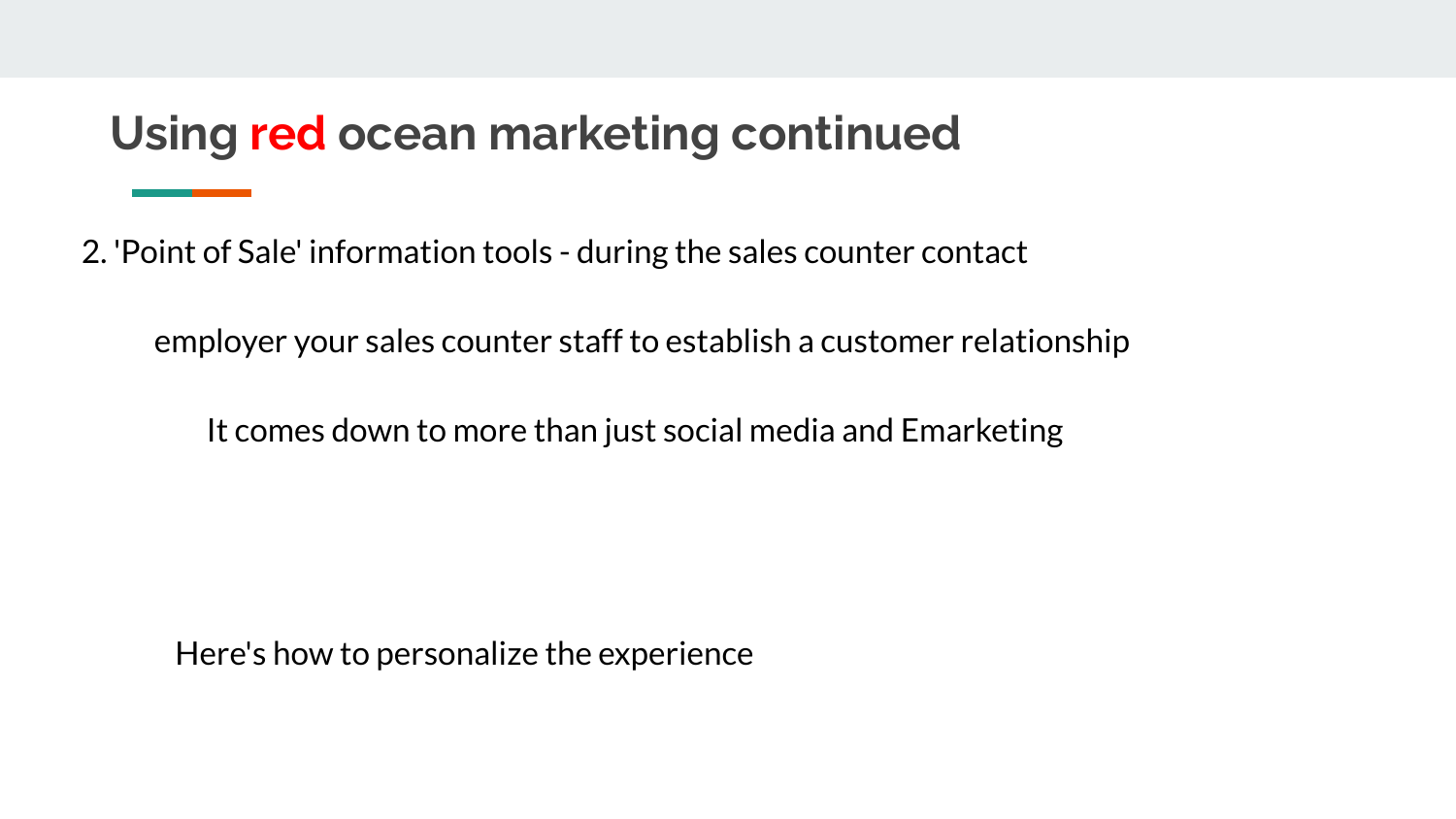- A. Automatically process 'estimates' and 'service operation declines'
- **● Personalize sales counter reminders**

on **'estimates'** and **'service operation declines'** record that info to use as a reminder on the next visit to your location or any other location in your store chain

**●** When a new order is setup:

 1. Notify sales counter person of previous decline(s) and unfilled 'estimates So they can 'ask' for the opportunity to do the service now

2. If past quote is now approved - give them the option to **automatically**

a. Recover **all** or **selected** line items from a selected previous estimate b. User **origina**l 'sell\$' or **update to the latest** 'sell\$' to the current value for the item c. Create a complete **comment audi trail** in both the current order and original estimate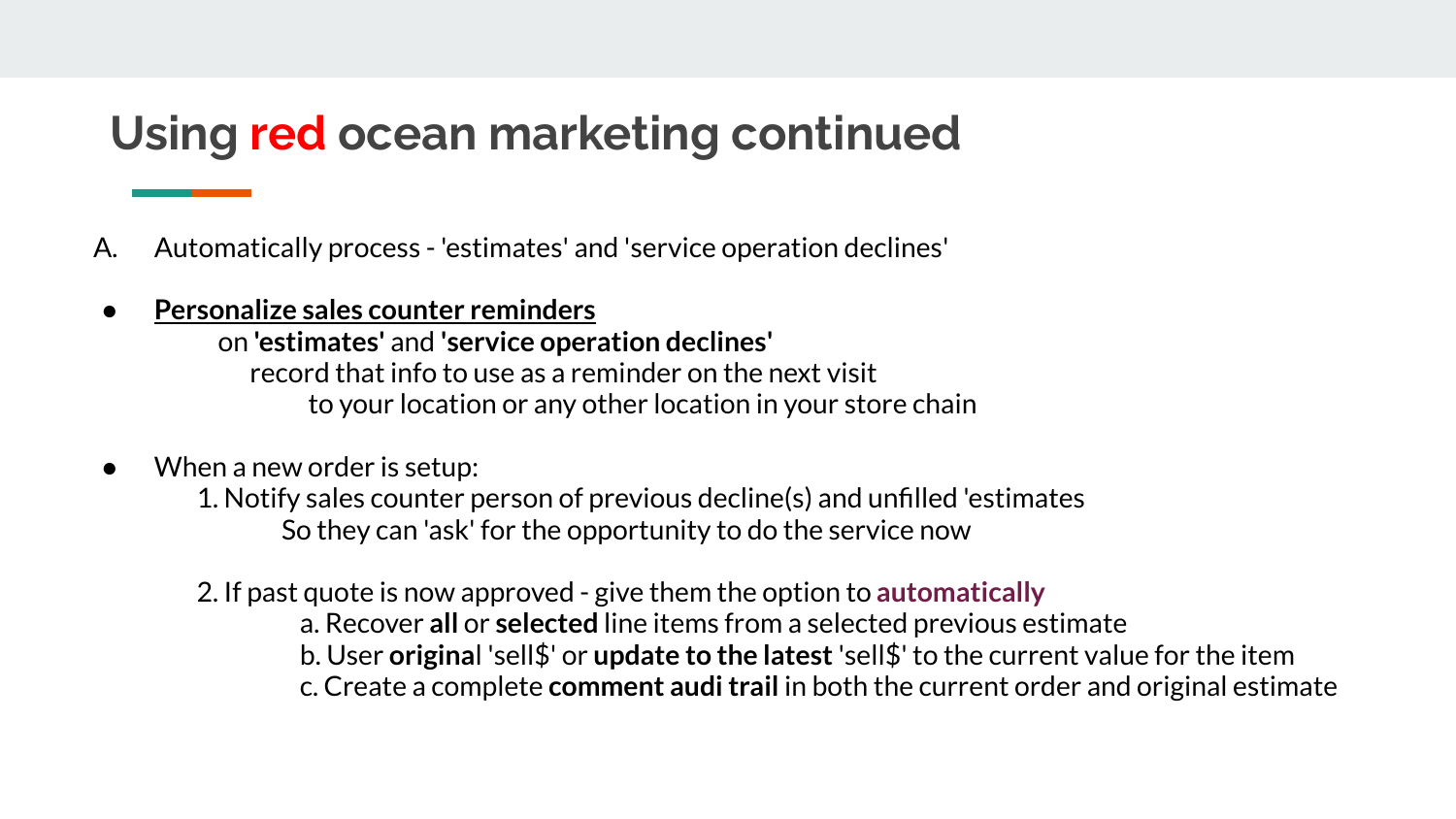B. 'Ask' the customer to setup a future appointment for routine service

**●** Ask for the next **routine service** appointment date -

Setup that appointment at the same time there now ..

**●** Have system automatically text a reminder a week, then a day, then AM of that date/time

**Exact parallel** to dental office practices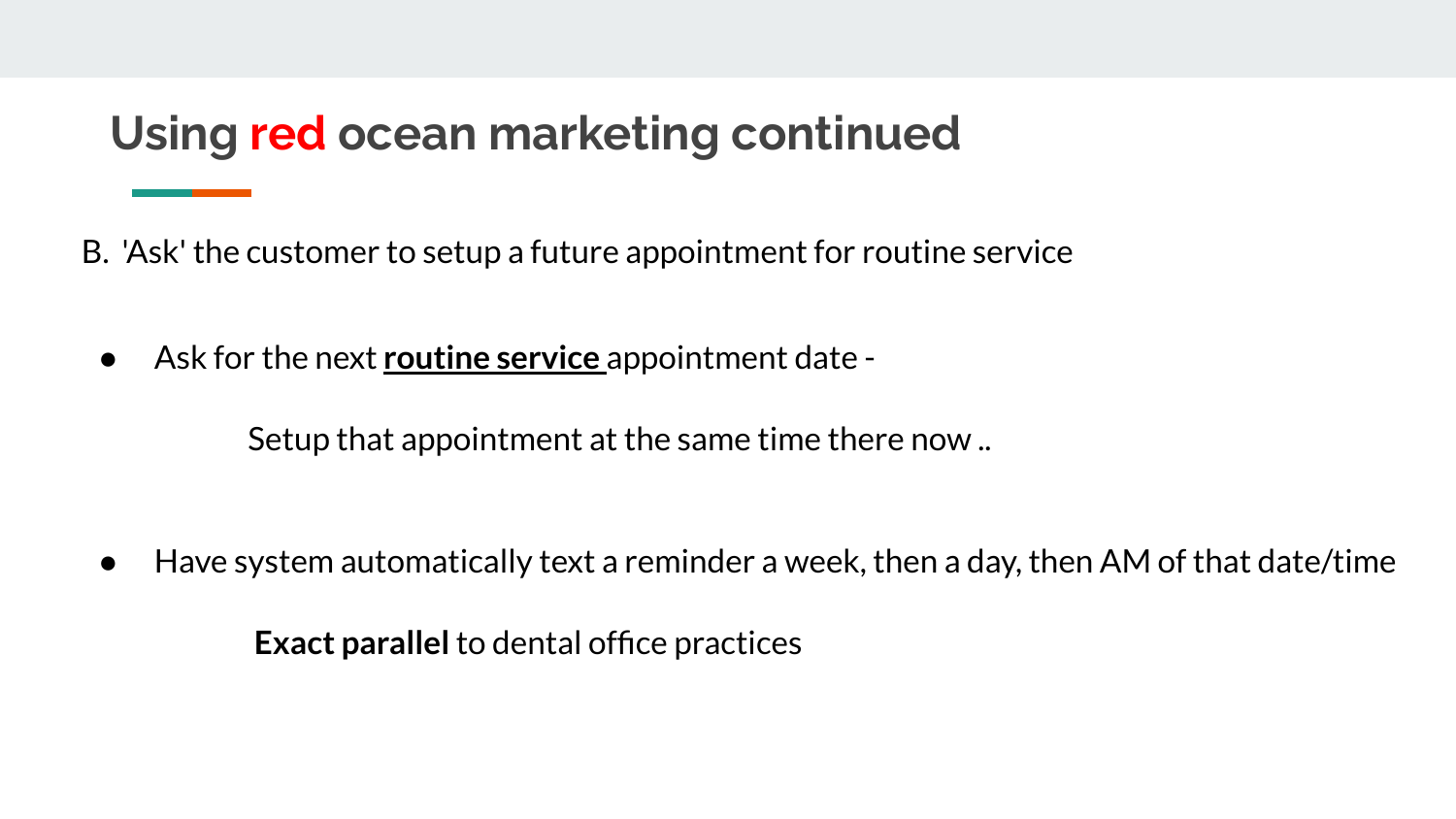C. Setup a **vehicle service** 'follow up action' (**VFSA**)

- **●** Based on customer interaction
- **●** Setup a future **'call to action'** based on a comment from the customer
- **●** Type of contact email, text, call
- **●** Date/time ## days
- **●** Topic specific

By example: contact me at the end of the summer before school starts - to get that brake service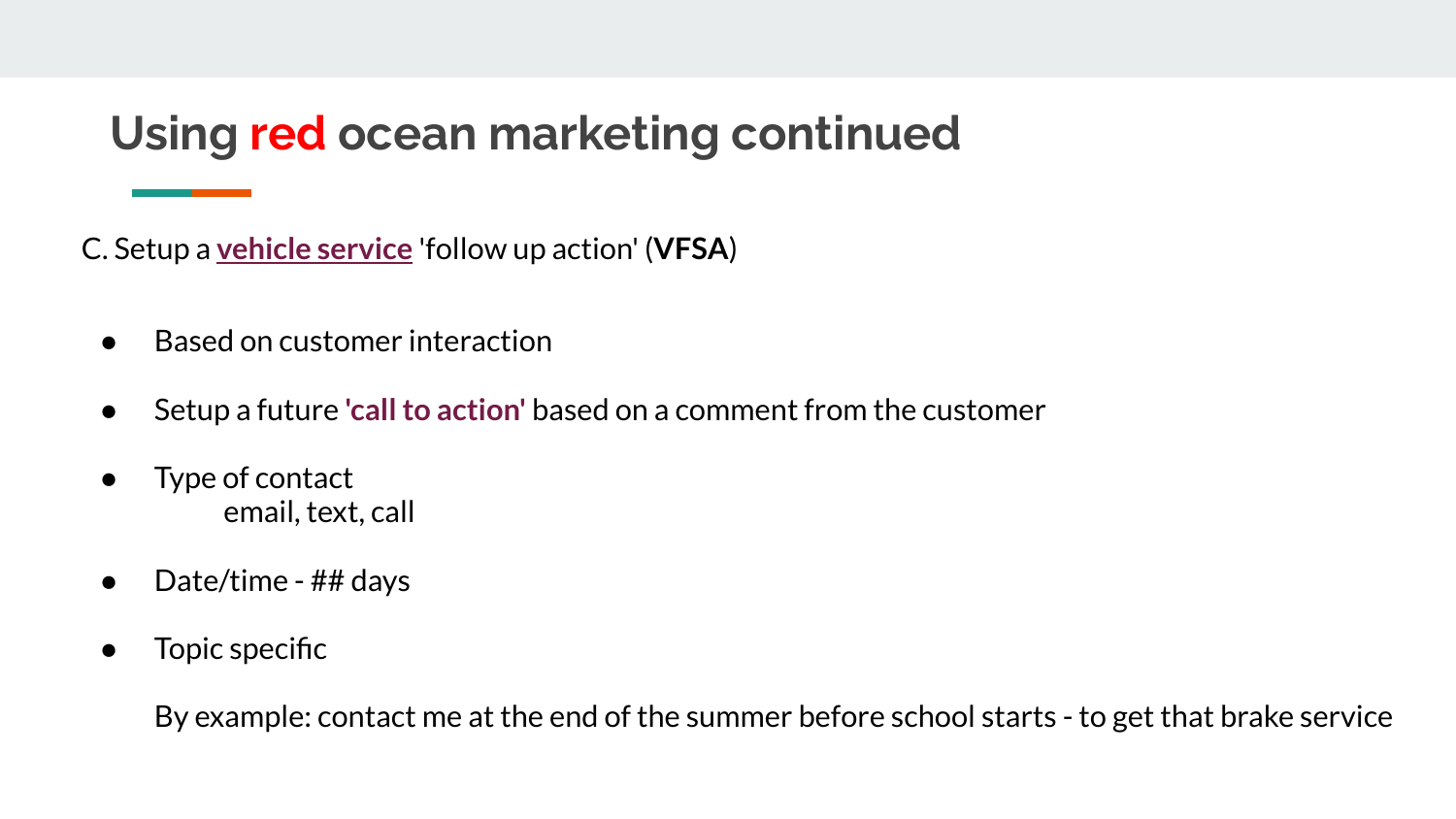4. **Visualize** customer data for the sales counter person

- **●** Embed **artificial intelligence** with **predictive analytic**s to *visually* present past customer contact history data in **charts/graphs** form for easy analysis
- **●** use **one-click** access to

 eliminate time wasted to manually analyze numbers to give customer purchase direction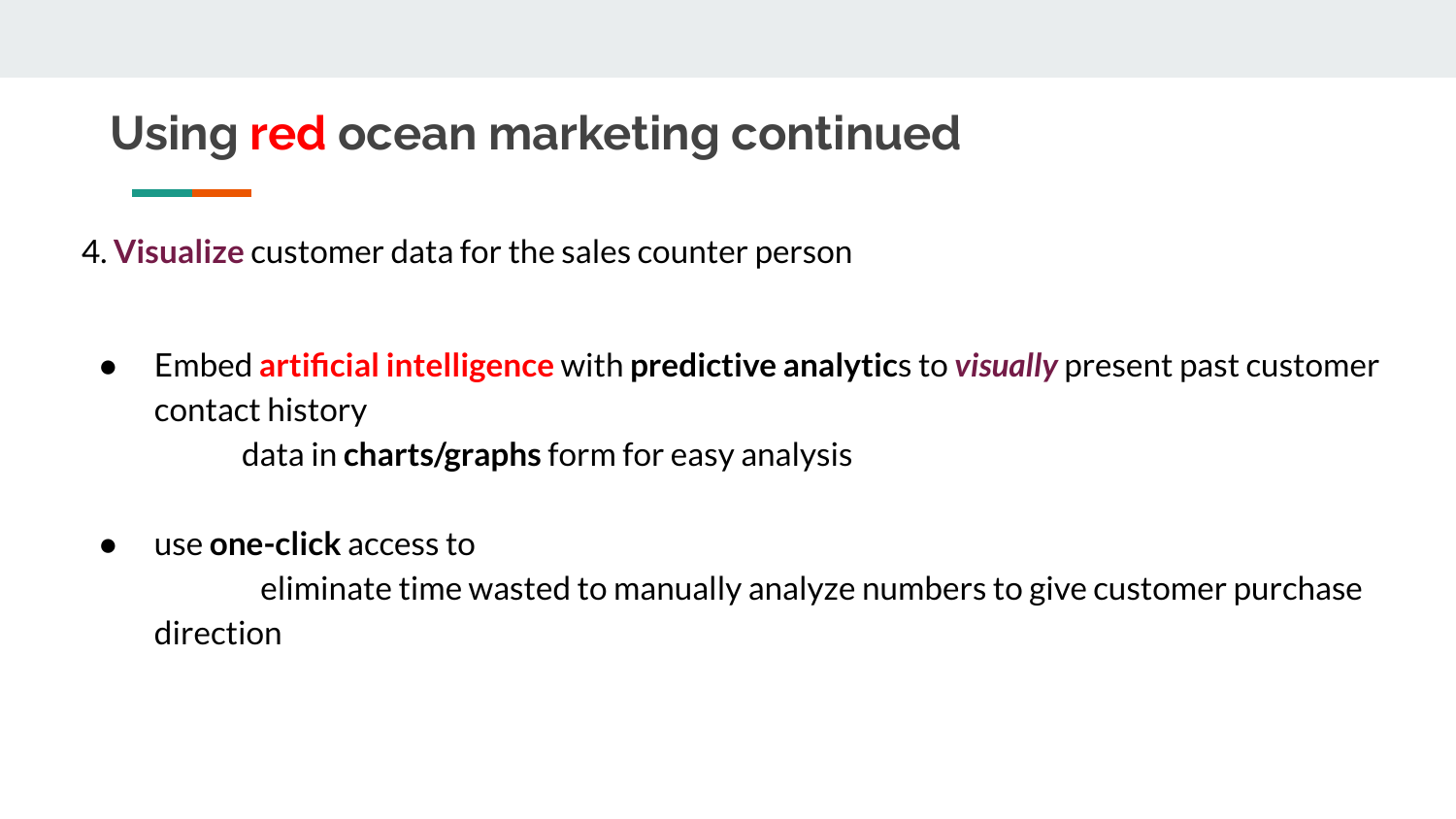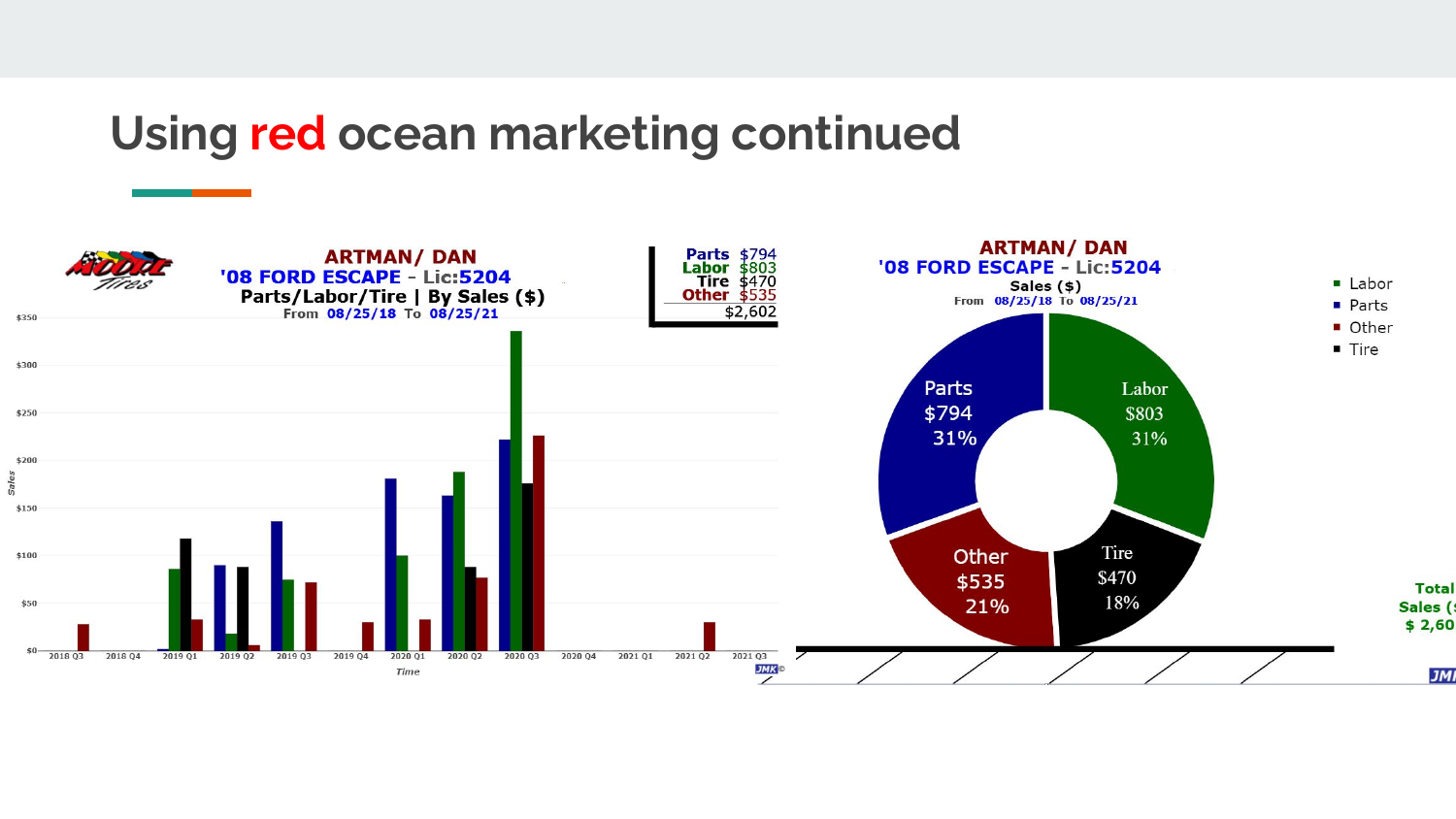5. Track relevant customer 'comments' - so as to establish future personalized customer contact

**●** A. **Temporary** comments related to **an item or one order**

- like relative to a warranty void on a tire repair

related to that one order itself

- like will pick up vehicle at 05:30pm

**●** B. **Permanent** comments

Related to the **vehicle itself**

like by example: 'mag wheel key in center console'

information you want to pass off to the service tech on the next visit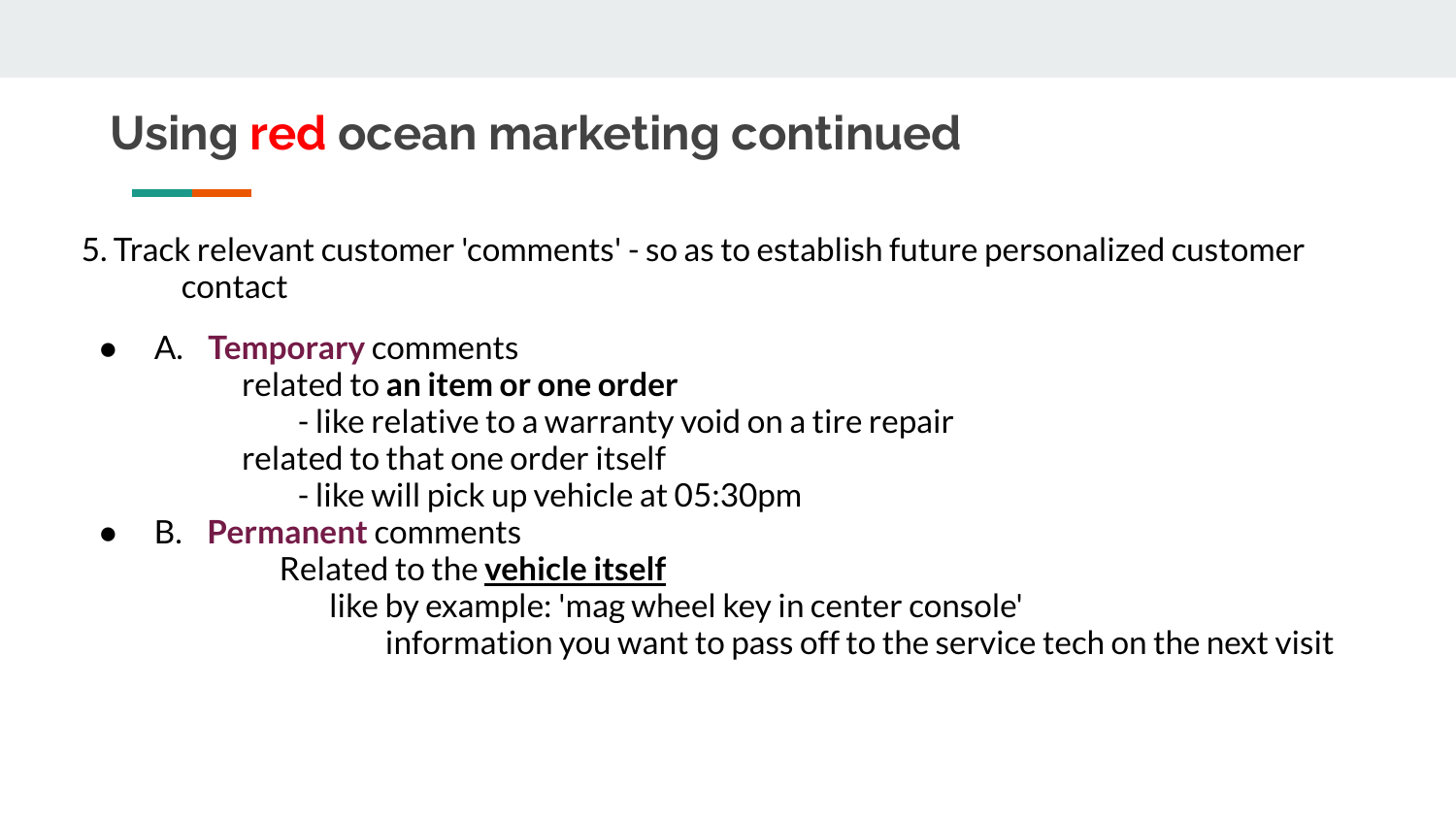- Permanent comments related to the A/R account Example: for a pizza delivery fleet 'talk to John S. for approval'
- **●** Permanent comments related to the customer **personal profile pick up on any specific details they provide on their personal life**  so you use those to reestablish the bond when they return
- **●** Example: 'my son John, is off to 1st year @ ABC University' next time they contact you for service say 'by the way, how is your son doing @ ABC University'

Just like how where you will search Amazon for a baby carriage and for the next

ten days you will see Amazon pop ups ads for baby related products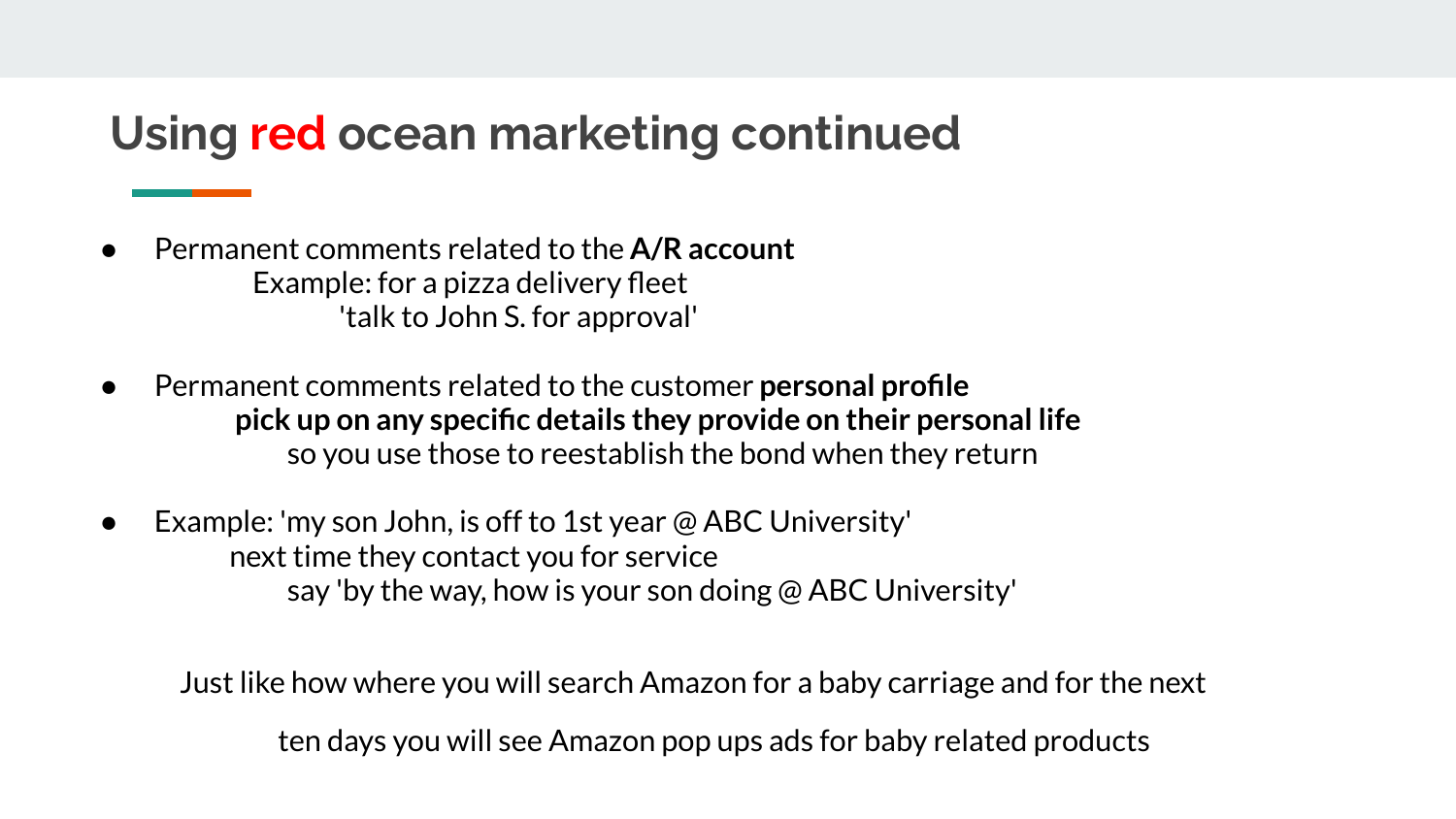6. Social media and Emarketing

- **●** Standard chat rooms and website presentations
- **●** But desktop pc time is now replaced from smart phone access

And that is where we get a creative new idea...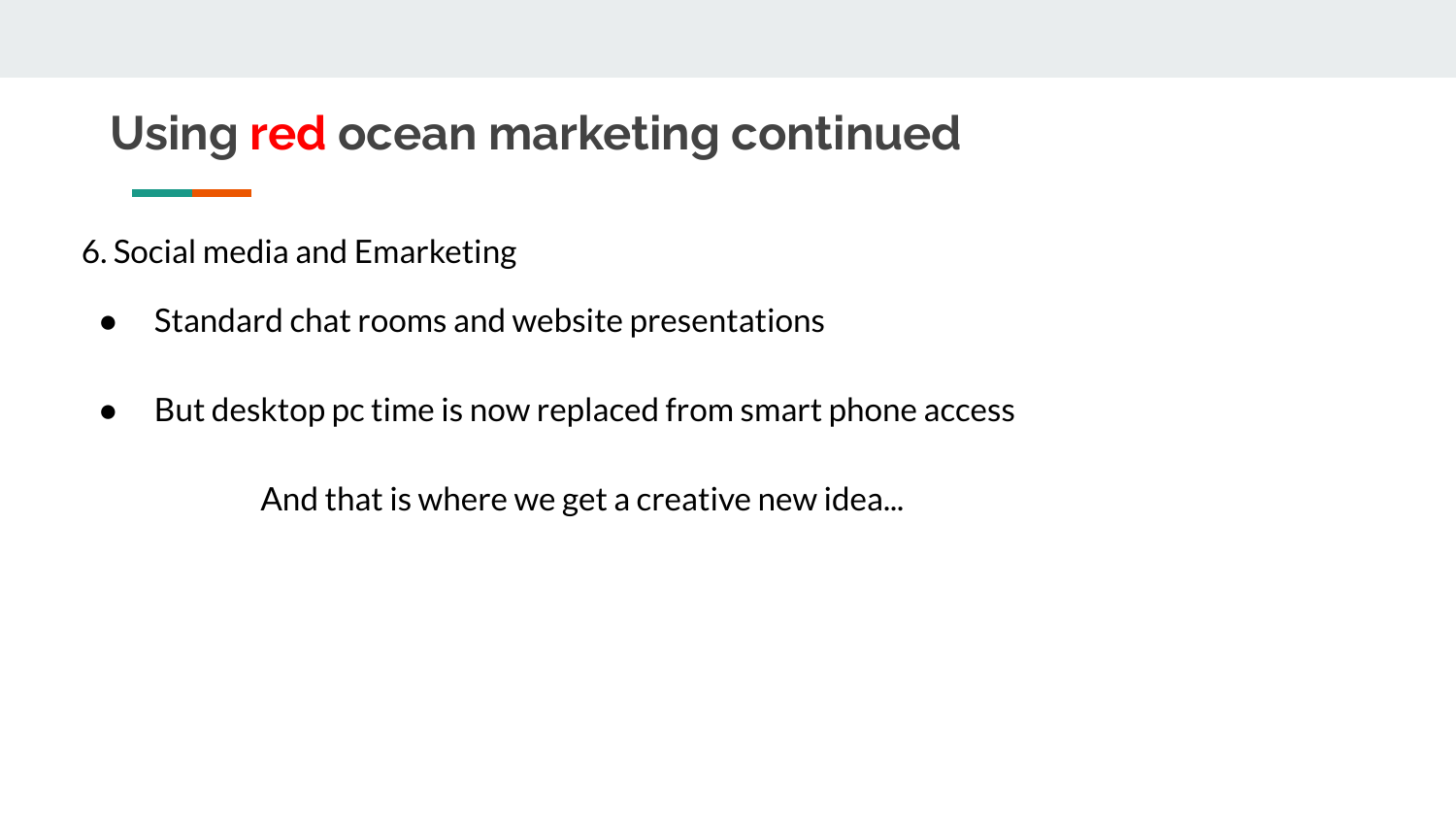### **Using blue ocean marketing**

- Introduction of a new **blue** ocean creative marketing idea
- Tether your customers to your company
- And crossover an **Amazon** like customer experience into the tire and vehicle service market
- **•** *Service//SMART* personalized cell phone marketing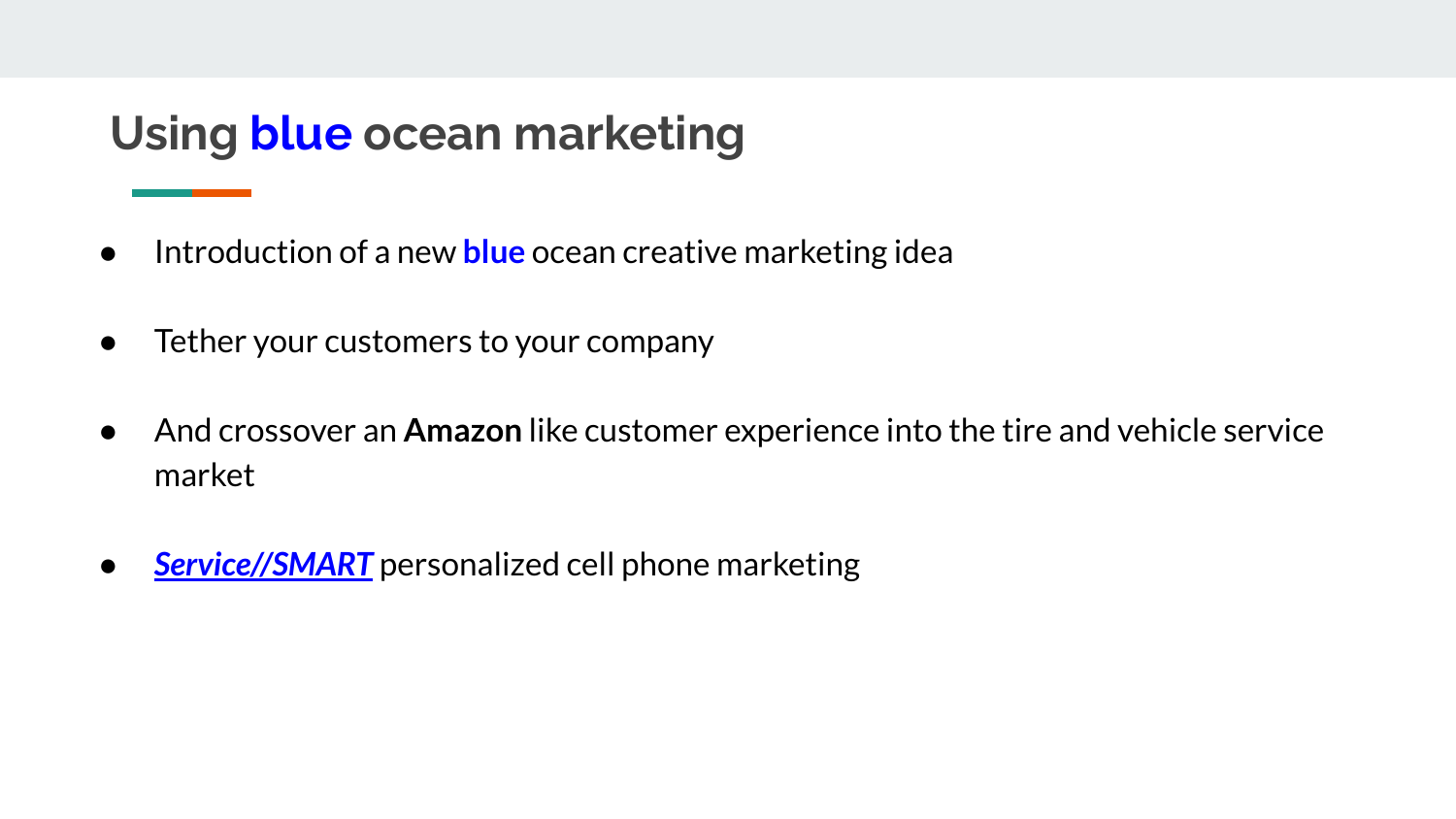**Service//SMART** involves

 - placing a QR coded sticker on the vehicle windshield QR code acceptance is here - with the radical shift of most restaurant menus and because smartphones are ubiquitous where pandemic isolated folks are conditioned to that single info source

- showing the customer how to access their vehicle service data

directly from their smartphone and make the next appointment!

- all without needing to call the dealership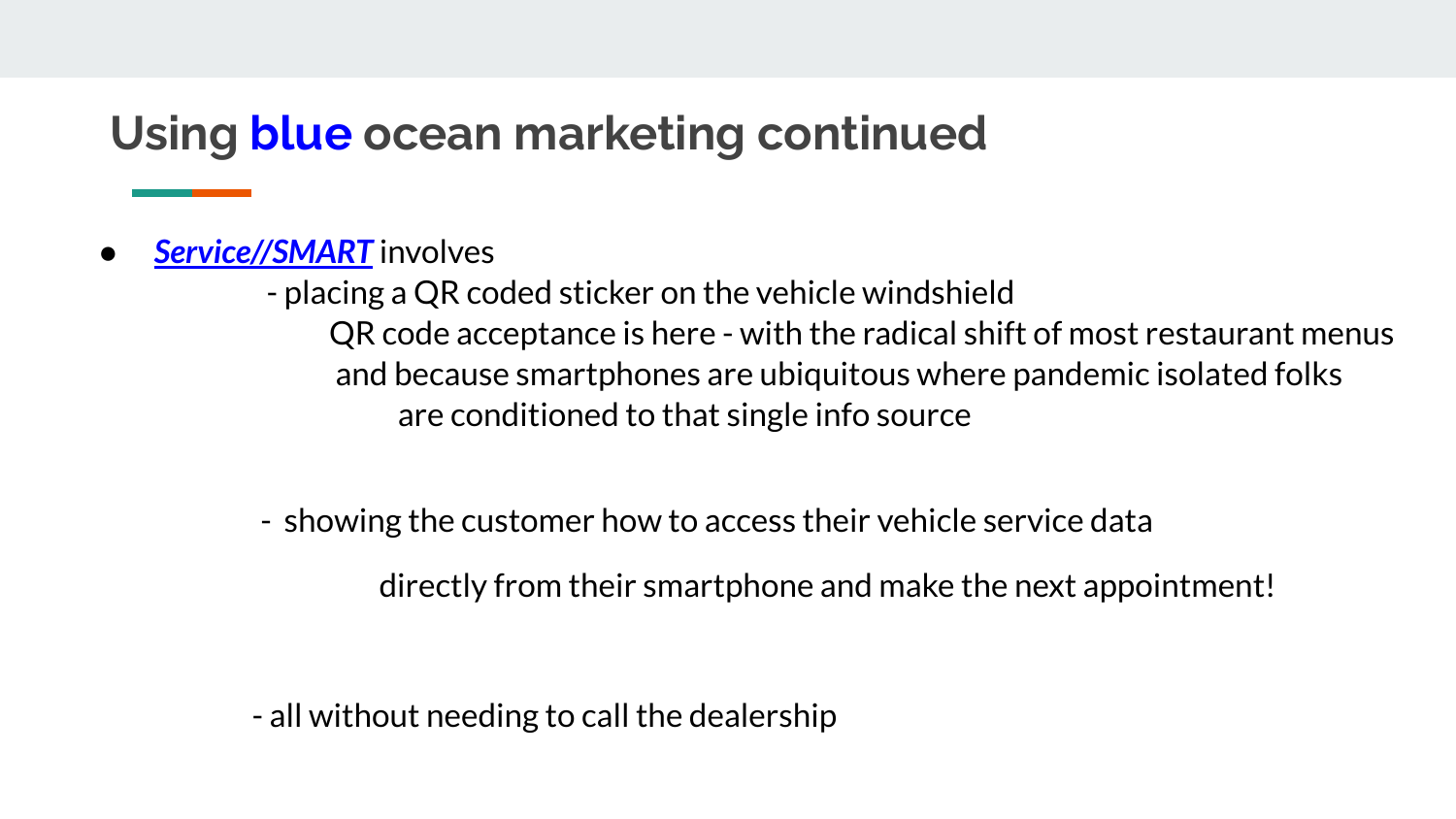#### *Service//SMART* **Sample Placard**

**Scan Window Sticker... To Get Connected** 

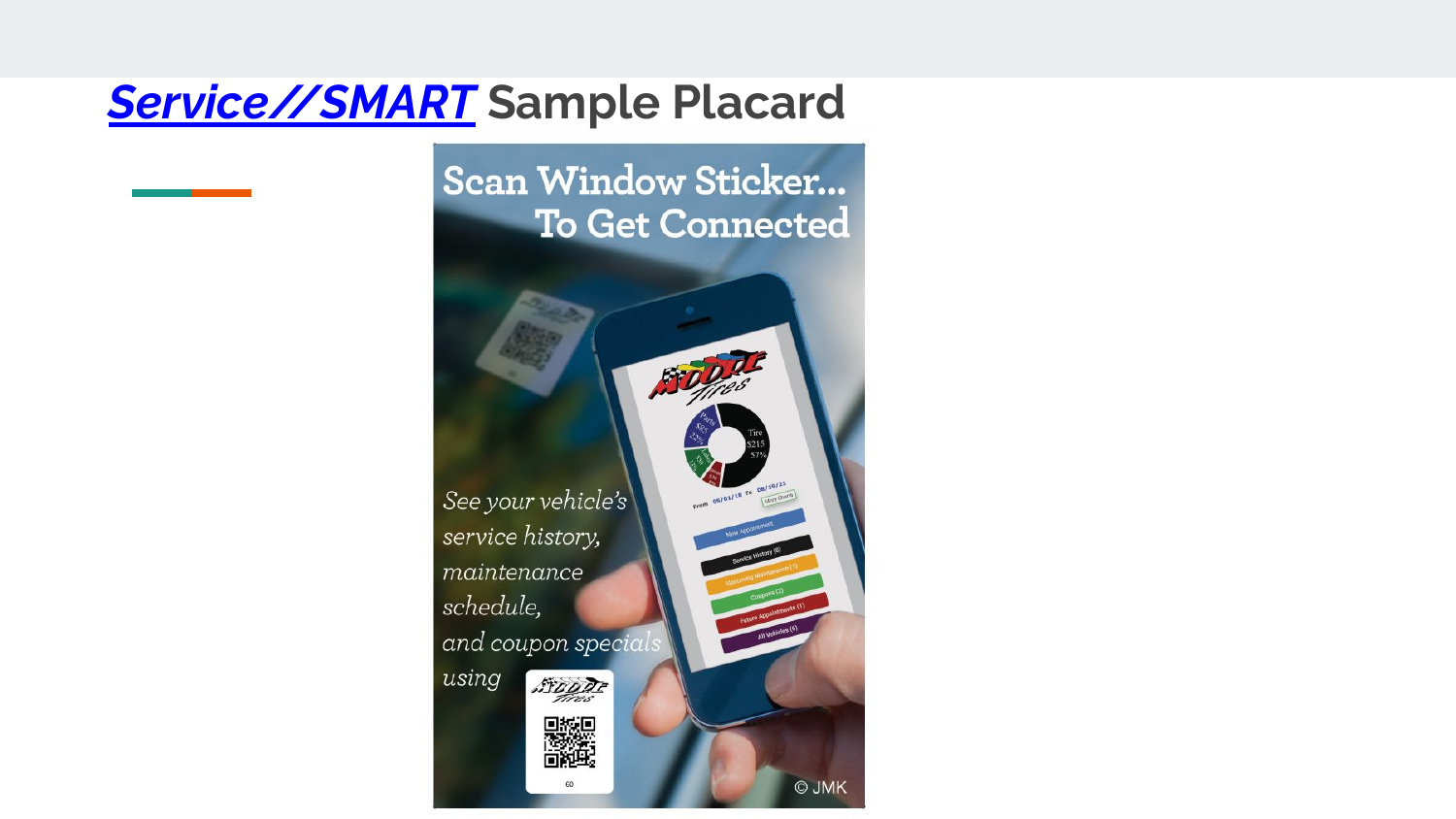#### **New Appointment** Service History (0) **Using blue ocean marketing continued Upcoming Maintenance (1)** Coupons (2) **Future Appointments (0)** All Vehicles (3)

1. Embedded **artificial intelligence** (AI), presented as **visual data** using predictive analytics

present personalized data in an interesting/creative *visual* format

to catch the fleeting attention of a less than motivated 25-45 year old audience

So we use *Service//SMART*

**Benefits** 

 A combination of smartphone, QR code access, and AI to tether your customer to your business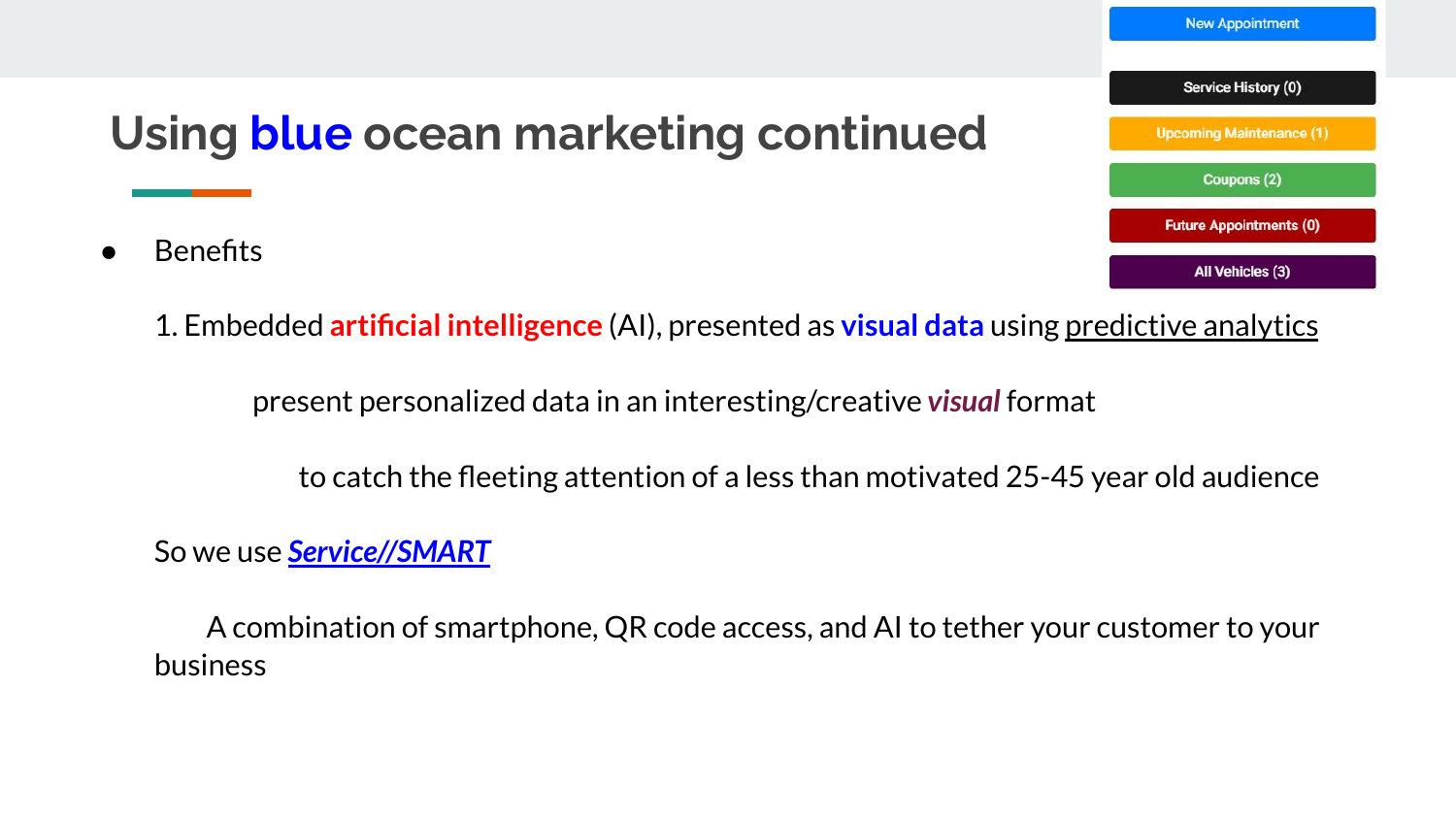2. Predict the need for their next service

based on past driving activity extrapolated to the current time line

and then ASK for the business

Let's look at how *Service//SMART* does it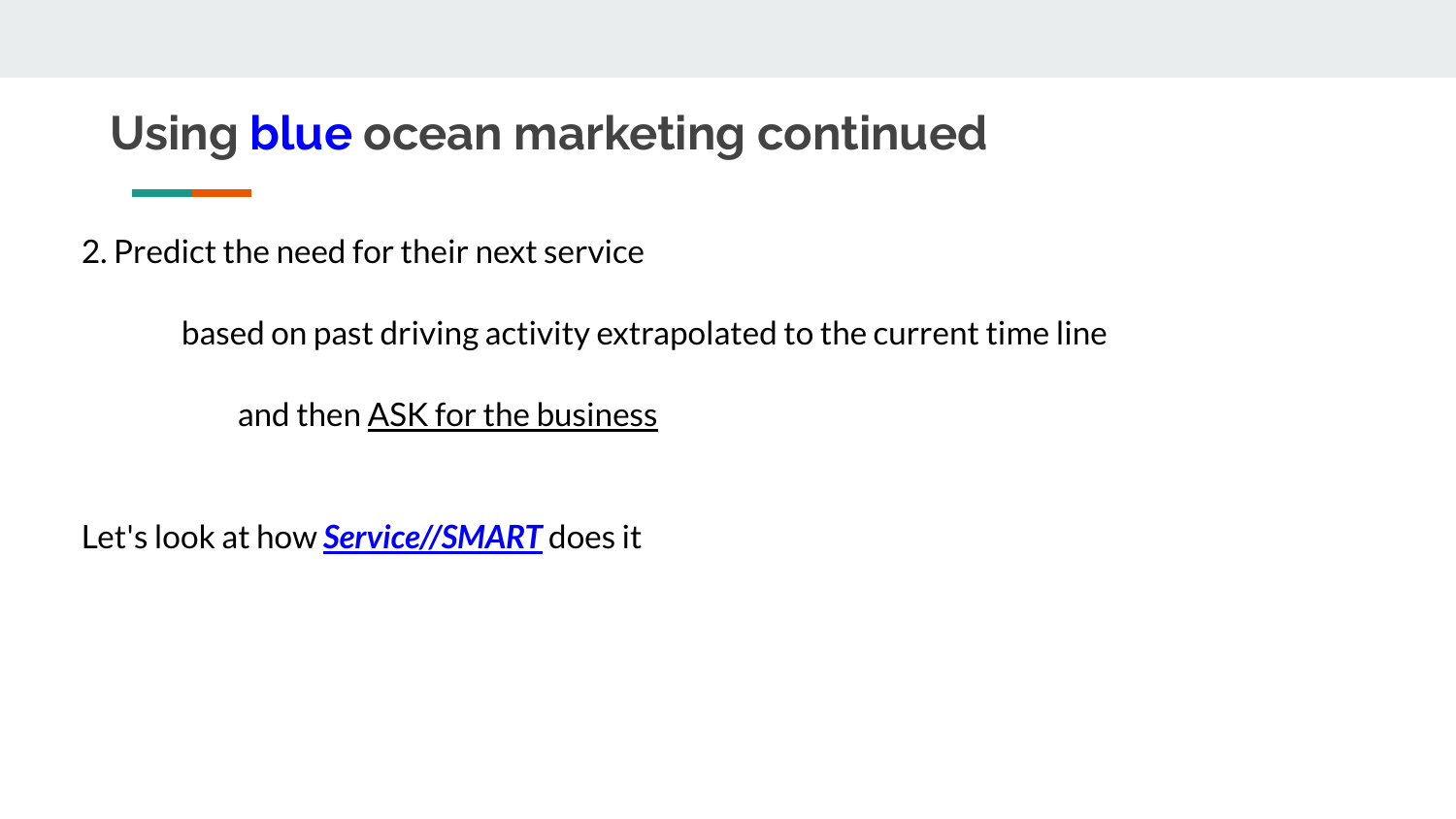#### **How** *Service//SMART* **shows them their next service**

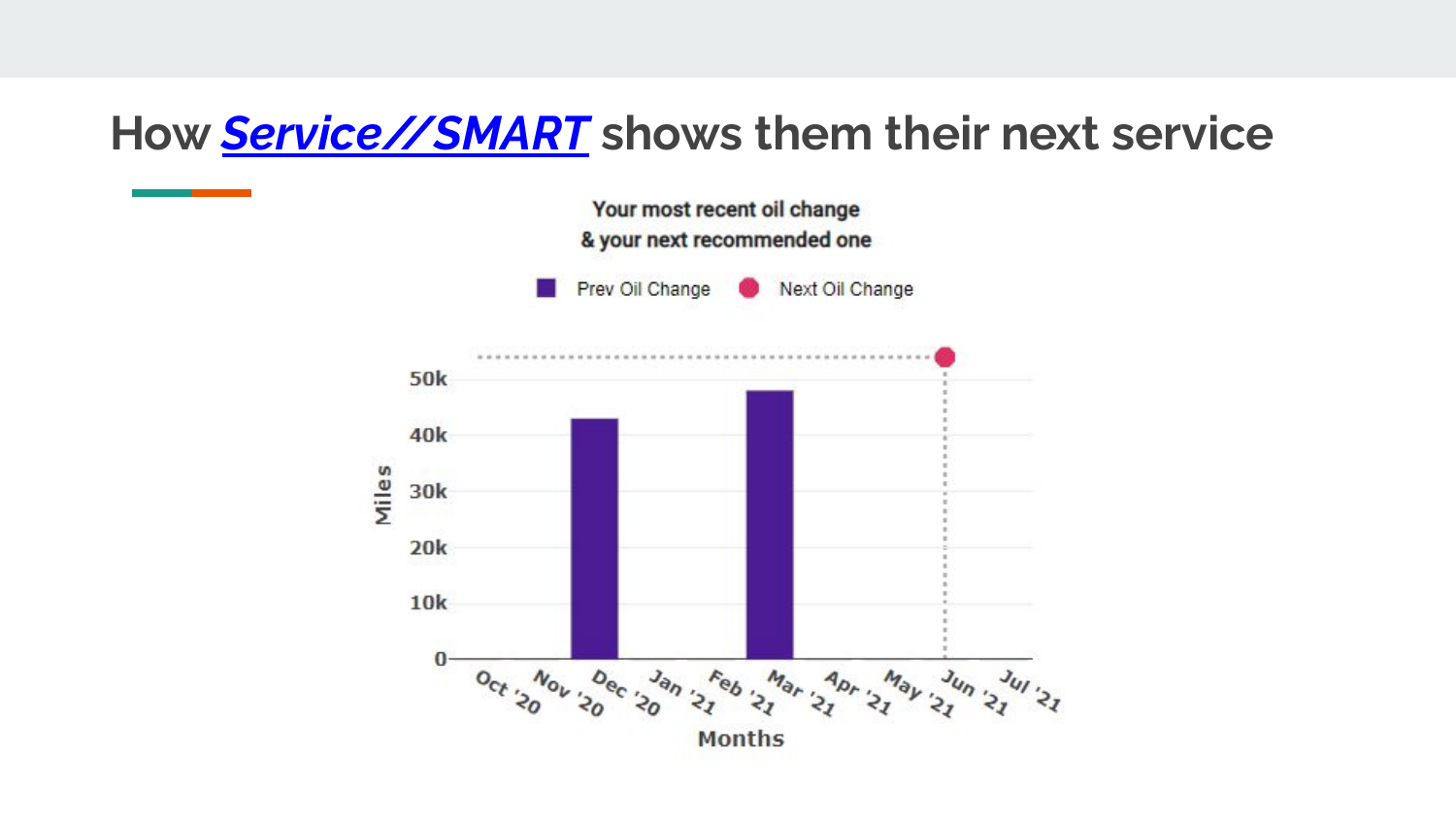3. Establish an easy way for the customer to make the next service appointment

Here is what the cell phone screen first looks like